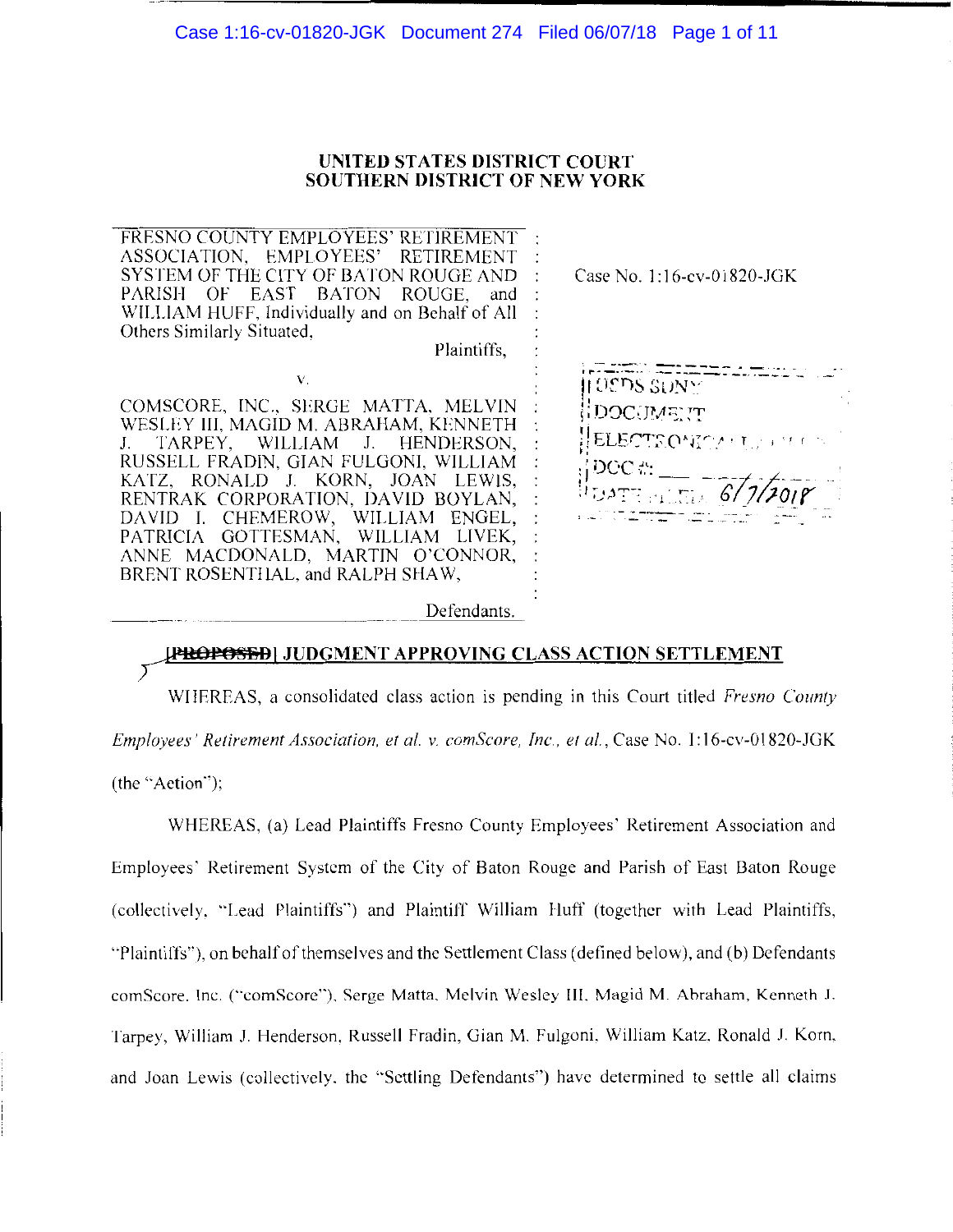#### Case 1:16-cv-01820-JGK Document 274 Filed 06/07/18 Page 2 of 11

asserted against the Settling Defendants in this Action with prejudice on the terms and conditions set forth in the Stipulation and Agreement of Settlement dated December 28, 2017 (the "Stipulation''), subject to approval of this Court (the "Settlement'');

WHEREAS, unless otherwise defined in this Judgment, the capitalized terms herein shall have the same meaning as they have in the Stipulation;

WHEREAS, by Order dated January 29, 2018, as amended by Order dated February 22, 2018 (the "Preliminary Approval Order"), this Court: (a) preliminarily approved the Settlement; (b) certified the Settlement Class; (c) ordered that notice of the proposed Settlement be provided to potential Settlement Class Members; (d) provided Settlement Class Members with the opportunity either to exclude themselves from the Settlement Class or to object to the proposed Settlement; and (e) scheduled a hearing regarding final approval of the Settlement;

WHEREAS, due and adequate notice has been given to the Settlement Class;

WHEREAS, there are no objections to the Settlement or requests for exclusion from the Settlement Class;

WHEREAS, the Court conducted a hearing on June 7, 2018 (the "Settlement Hearing") to consider, among other things, (a) whether the terms and conditions of the Settlement are fair, reasonable, and adequate to the Settlement Class, and should therefore be approved; (b) whether a judgment should be entered dismissing the Action with prejudice as against the Settling Defendants; and {c) whether the terms and conditions of the issuance of the Settlement Shares, which shares may be issued pursuant to the exemption from registration requirements under Section  $3(a)(10)$  of the Securities Act of 1933, § 15 U.S.C. 77c(a)(10), as amended (the "Securities Act"), are fair to all persons and entities to whom the shares will be issued: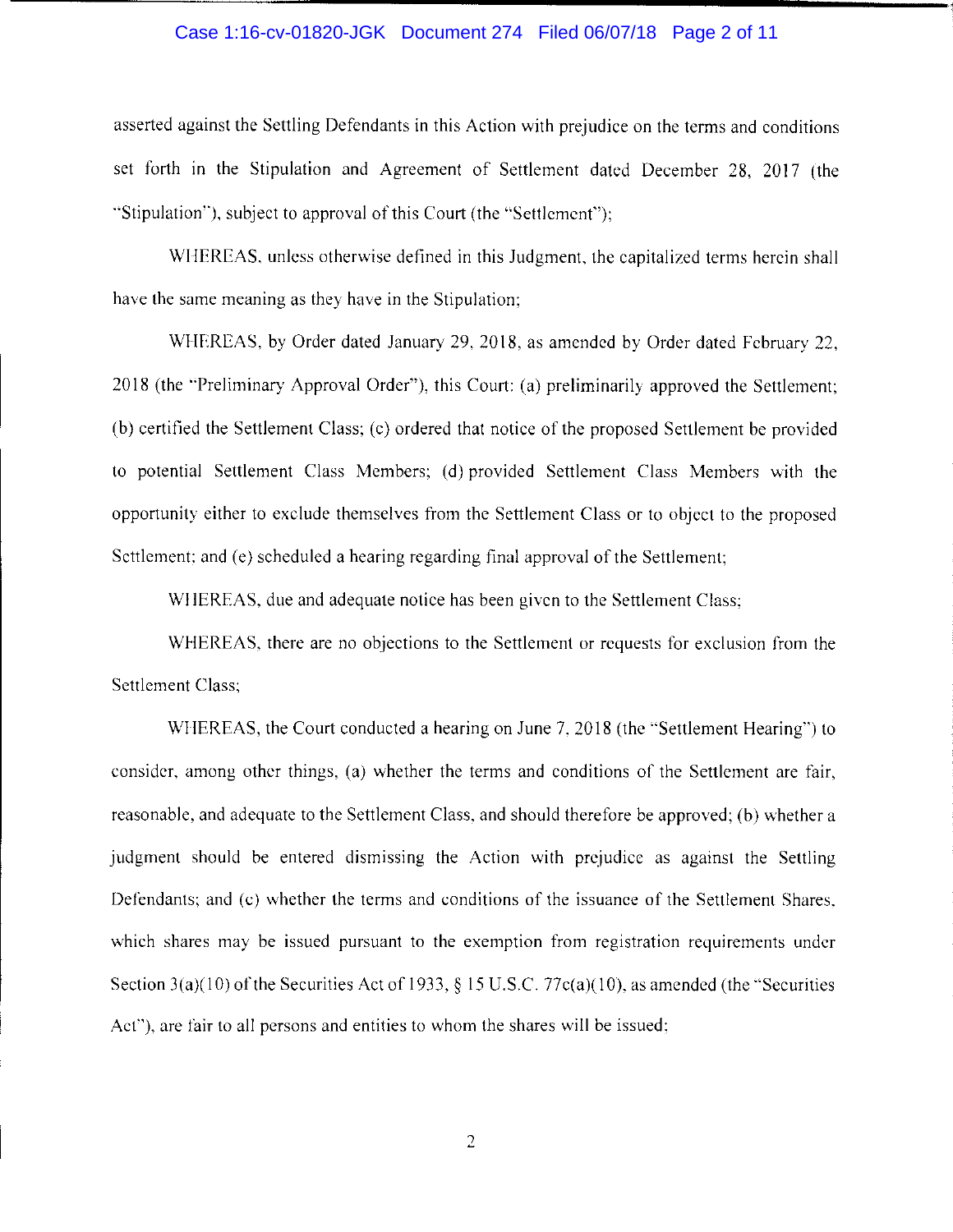#### Case 1:16-cv-01820-JGK Document 274 Filed 06/07/18 Page 3 of 11

WHEREAS, the Court having reviewed and considered the Stipulation, all papers filed and proceedings held herein in connection with the Settlement, all oral and written comments received regarding the Settlement, and the record in the Action, and good cause appearing therefor;

IT IS HEREBY ORDERED, ADJUDGED AND DECREED:

1. **Jurisdiction-The** Court has jurisdiction over the subject matter of the Action, and all matters relating to the Settlement, as well as personal jurisdiction over all of the Settling Parties and each of the Settlement Class Members.

2. **Incorporation of Settlement Documents** - This Judgment incorporates and makes a part hereof: the Stipulation, Notice, and Summary Notice, each of which was previously filed with the Court.

3. **Settlement Class Certification** – The Court hereby affirms its determinations in the Preliminary Approval Order certifying the Action as a class action pursuant to Rules 23(a) and (b )(3) of the Federal Rules of Civil Procedure on behalf of the Settlement Class, defined as a class consisting of all persons or entities who or which (i) purchased or otherwise acquired comScorc common stock during the period from February 11, 2014 through November 23, 2016. inclusive; (ii) held the common stock of Rentrak Corporation ("Rentrak") as of December 10, 2015 and were entitled to vote on the Merger between com Score and Rentrak consummated on January 29, 2016; or (iii) acquired shares of comScore common stock issued pursuant to the Registration Statement on Form S-4 filed with the SEC on October 30, 2015 and subsequently amended, and who were damaged thereby. Excluded from the Settlement Class are Defendants; the officers and directors of comScore and Rentrak during the Settlement Class Period; members of the Immediate Families of any such excluded person; any entity in which any excluded person or entity has. or had during the Settlement Class Period, a controlling interest (including, without limitation, any excluded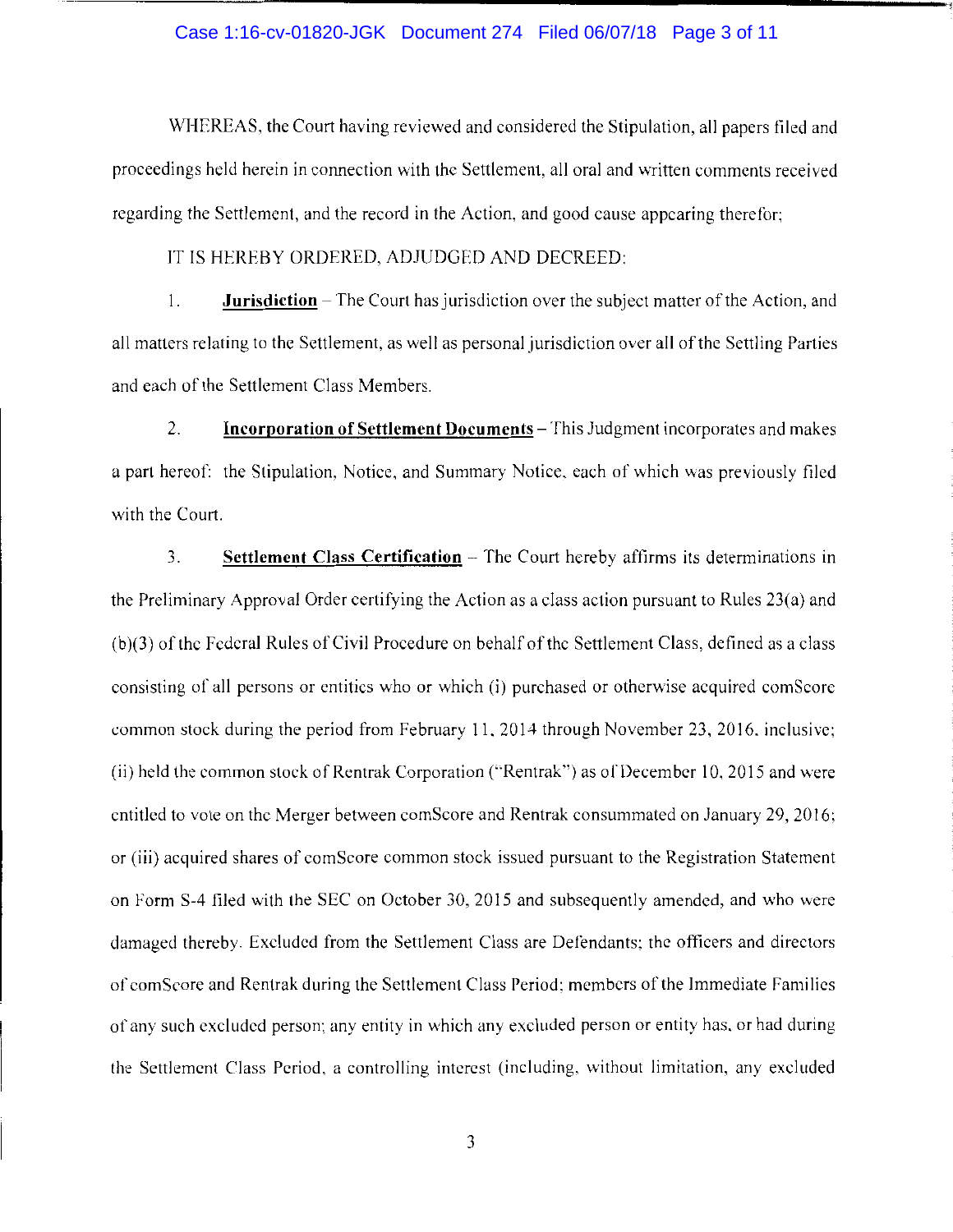#### Case 1:16-cv-01820-JGK Document 274 Filed 06/07/18 Page 4 of 11

entity's subsidiaries); and the legal representatives, heirs, successors, and assigns of any excluded person or entity.

4. **Adequacy of Representation** – Pursuant to Rule 23 of the Federal Rules of Civil Procedure, the Court hereby affirms its determinations in the Preliminary Approval Order certifying Plaintiffs as Class Representatives for the Settlement Class and appointing Lead Counsel as Class Counsel for the Settlement Class. Plaintiffs and Lead Counsel have fairly and adequately represented the Settlement Class both in terms of litigating the Action and for purposes of entering into and implementing the Settlement, and have satisfied the requirements of Federal Rules of Civil Procedure 23(a)(4) and 23(g), respectively.

5. **Notice** - The Court finds that the dissemination of the Notice and the publication of the Summary Notice: (a) were implemented in accordance with the Preliminary Approval Order;  $(b)$  constituted the best notice practicable under the circumstances;  $(c)$  constituted notice that was reasonably calculated, under the circumstances, to apprise Settlement Class Members of (i) the pendency of the Action; (ii) the effect of the proposed Settlement (including the Releases to be provided thereunder); (iii) Lead Counsel's motion for an award of attorneys' fees and reimbursement of Litigation Expenses; (iv) their right to object to any aspect of the Settlement. the Plan of Allocation or Lead Counsel's motion for attorneys' fees and reimbursement of Litigation Expenses; (v) their right to exclude themselves from the Settlement Class; and (vi) their right to appear at the Settlement Hearing; (d) constituted due, adequate, and sufficient notice to all persons and entities entitled to receive notice of the proposed Settlement; and (c) satisfied the requirements of Rule 23 of the Federal Rules of Civil Procedure, the United States Constitution (including the Due Process Clause), the Private Securities Litigation Reform Act of 1995, 15 U.S.C. §§ 77z-1, 78u-4. as amended, and all other applicable law and rules.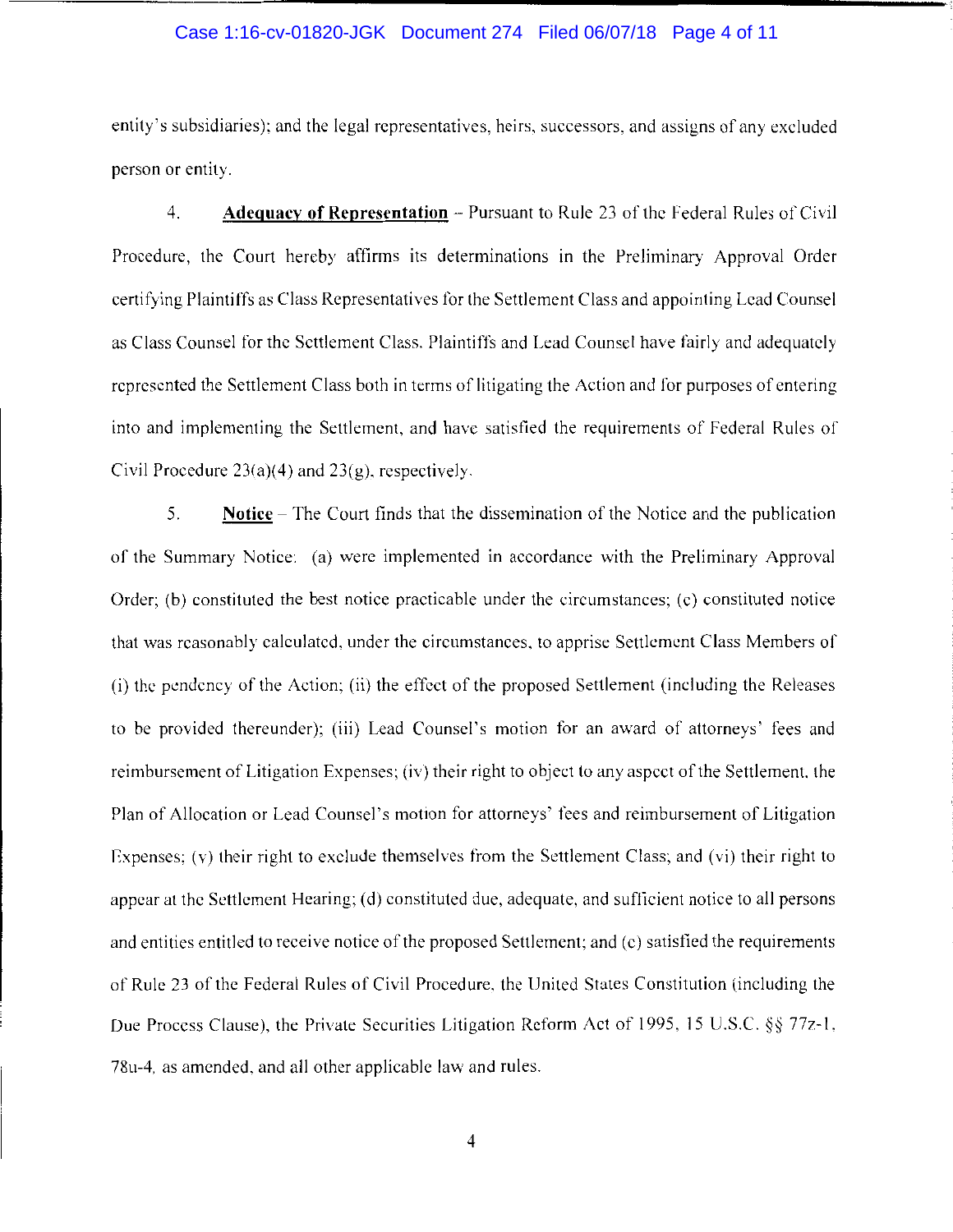#### Case 1:16-cv-01820-JGK Document 274 Filed 06/07/18 Page 5 of 11

6. **Final Settlement Approval and Dismissal of Claims** - Pursuant to, and in accordance with, Ruic 23 of the Federal Rules of Civil Procedure, this Court hereby fully and finally approves the Settlement set forth in the Stipulation in all respects (including. without limitation: the amount of the Settlement: the Releases provided for therein: and the dismissal with prejudice of the claims asserted against Settling Defendants in the Action), and finds that the Settlement is, in all respects. fair, reasonable, and adequate to the Settlement Class. The Settling Parties are directed to implement, perform, and consummate the Settlement in accordance with the terms and provisions contained in the Stipulation.

7. All of the claims asserted against Settling Defendants in the Action by Plaintiffs and the other Settlement Class Members are hereby dismissed with prejudice. The Settling Parties and the D&O Insurers shall bear their own costs and expenses. except as otherwise expressly provided for in the Stipulation.

8. **Binding Effect** - The terms of the Stipulation and of'this Judgment shall be forever binding on Settling Defendants, Plaintiffs, and all other Settlement Class Members (regardless of whether or not any individual Settlement Class Member submits a Claim Form or seeks or obtains a distribution from the Net Settlement Fund), as well as their respective successors and assigns.

9. **Releases and Bar Order** – The Releases stated in paragraphs 10 through 12 of the Stipulation, together with the definitions contained in paragraph I of the Stipulation relating thereto, are expressly incorporated herein in all respects. The Releases are effective as of the Effective Date. Accordingly, this Court orders that:

(a) Without further action by anyone, and subject to paragraph I 0 below, upon the Effective Date of the Settlement, Plaintiffs and each of the other Settlement Class Members, on behalf of themselves, and their respective heirs, executors, administrators, predecessors,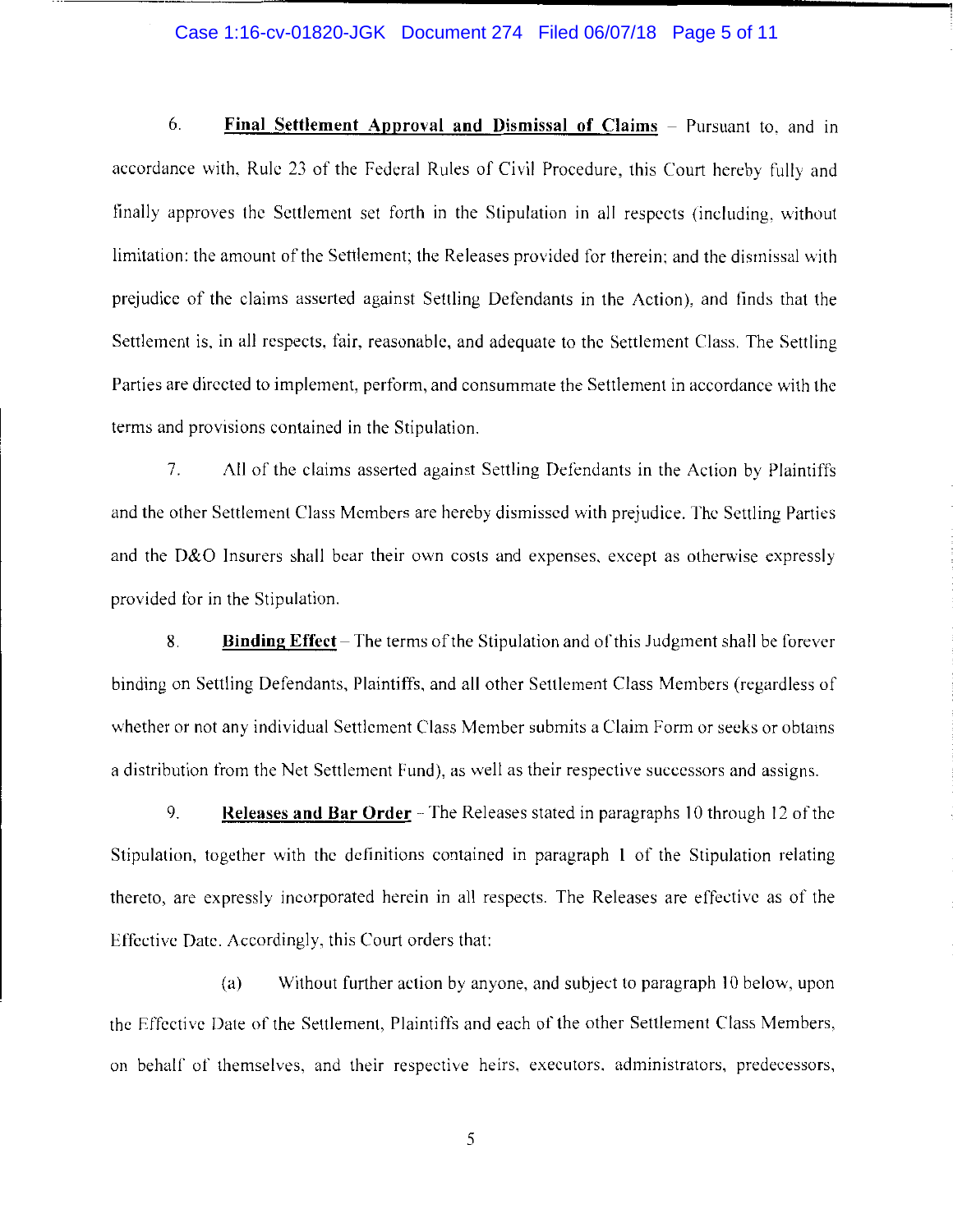#### Case 1:16-cv-01820-JGK Document 274 Filed 06/07/18 Page 6 of 11

successors, and assigns in their capacities as such, shall be deemed to have, and by operation of law and of this Judgment shall have fully, finally and forever compromised, settled, released, resolved, relinquished, waived and discharged each and every Released Plaintiffs' Claim against the Settling Defendants and the other Settling Defendants' Released Parties. and shall forever be barred and enjoined from prosecuting any or all of the Released Plaintiffs' Claims against any of the Settling Defendants' Released Parties. This Release shall not apply to any of the Excluded Claims (as that term is defined in paragraph  $1(v)$  of the Stipulation).

(b) Without further action by anyone, and subject to paragraph 10 below, upon the Effective Date of the Settlement, the Settling Defendants, on behalf of themselves, and their respective heirs, executors. administrators, predecessors, successors. and assigns in their capacities as such, shall be deemed to have, and by operation of law and of this Judgment shall have, fully, finally and forever compromised, settled, released, resolved, relinquished, waived and discharged each and every Released Settling Defendants' Claim against Plaintiffs and the other Plaintiffs' Released Parties, and shall forever be barred and enjoined from prosecuting any or all of the Released Settling Defendants' Claims against any of the Plaintiffs' Released Parties.

10. Notwithstanding paragraphs  $9(a) - (b)$  above, nothing in this Judgment shall bar any action by any of the Settling Parties to enforce or effectuate the terms of the Stipulation or this Judgment.

11. **Bar Order** - Upon the Effective Date of the Settlement, the Court hereby permanently bars and enjoins. to the fullest extent permitted by law, any individual or entity ("Barred Person") from instituting, prosecuting, participating, continuing, maintaining, or asserting any and all claims against any of the Settling Defendants' Released Parties, and by the Settling Defendants' Released Parties against any Barred Person, for (a) contribution or indemnity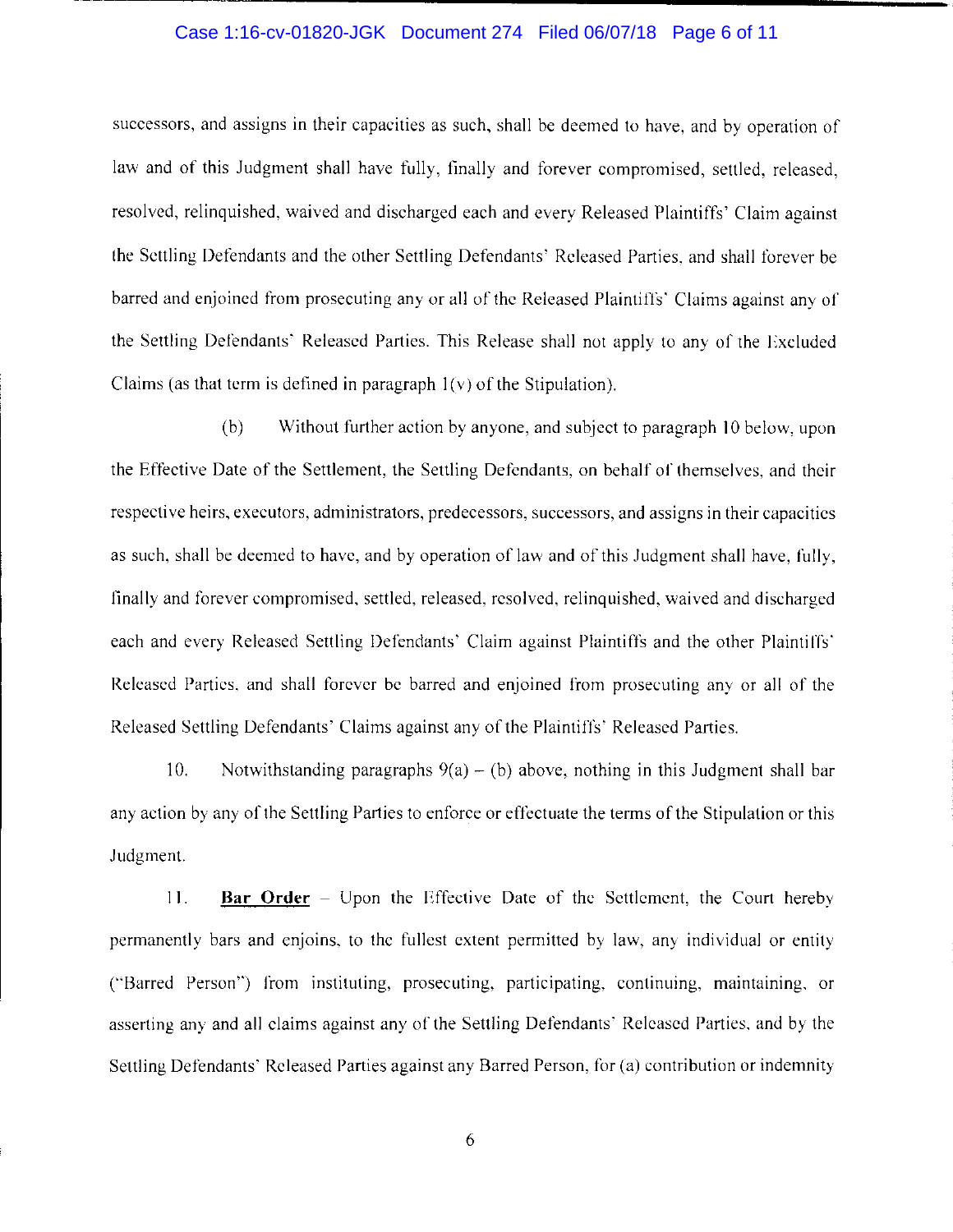#### Case 1:16-cv-01820-JGK Document 274 Filed 06/07/18 Page 7 of 11

arising out of or related to the claims or allegations asserted by Plaintiffs in the Action, or (b) any other claim of any type, whether arising under state, federal, common, or foreign law, for which the injury or damages claimed is that Barred Person's actual or threatened liability to any Settlement Class Member, including the Plaintiffs (the "Bar Order"); *provided, however,* that nothing in this Judgment or the Stipulation shall release or alter any Individual Settling Defendant's right to indemnification against comScore arising: (a) under the terms of any written agreement, if any, between that Individual Settling Defendant and com Score, (b) under comScore's bylaws or comScore's certificate of incorporation, or (c) under Delaware law.

12. **Judgment Reduction** - Any final verdict or judgment that may be obtained by or on behalf of the Settlement Class or a Settlement Class Member against any Barred Person shall be reduced by the greater of: (a) an amount that corresponds to the percentage of responsibility of the Settling Defendants for common damages: or (b) the amount paid by or on behalfofthc Settling Defendants to the Settlement Class or Settlement Class Member for common damages.

13. **Settlement Shares** - The Court, after holding the Settlement Hearing, hereby finds that: (a) the Settlement Shares are to be issued solely in exchange for bona fide outstanding claims: (b) all persons and entities to whom the Settlement Shares will be issued have had the right to appear at the Settlement Hearing; (c) the Settlement Hearing was open to all persons and entities to whom the Settlement Shares will be issued: (d) adequate notice has been given to all persons and entities to whom the Settlement Shares will be issued, and there have been no improper impediments to the appearance of such persons and entities at the Settlement Hearing; and (e) the terms and conditions of the issuance of the Settlement Shares pursuant to the terms of the Stipulation are fair to all persons and entities to whom the Settlement Shares will be issued. The Court hereby acknowledges that it was advised prior to the Settlement Hearing that, pursuant to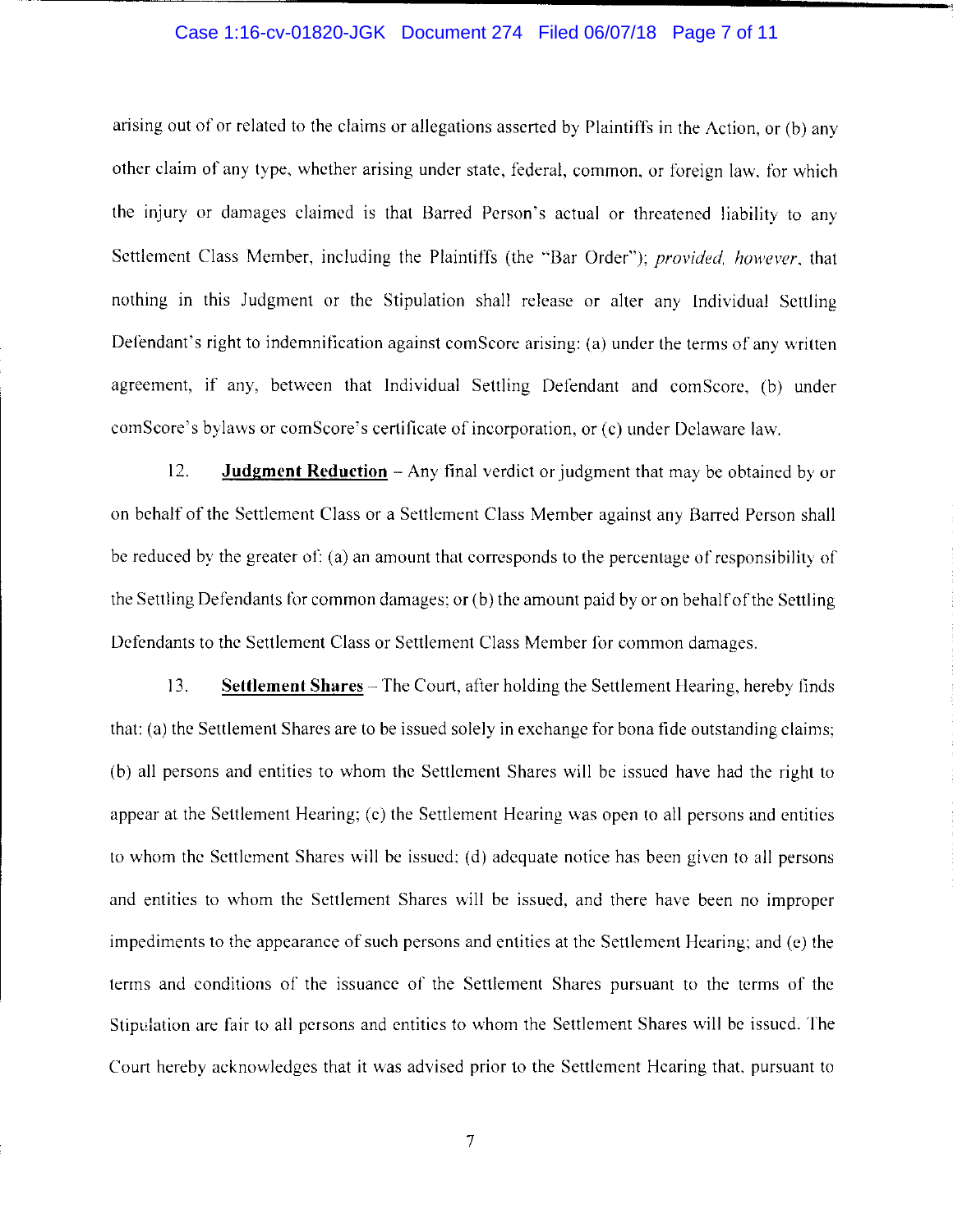#### Case 1:16-cv-01820-JGK Document 274 Filed 06/07/18 Page 8 of 11

the terms of the Stipulation. the Settlement Shares may be issued to the Settlement Class (and to Plaintiffs' Counsel, as may be awarded by the Court) in reliance upon the exemption from registration provided by Section  $3(a)(10)$  of the Securities Act, based on this Court's approval of the Settlement. The Court hereby approves the fairness to the Settlement Class Members of the terms and conditions of the exchange of the issuance of the Settlement Shares for the settlement and release of the claims asserted against Settling Defendants in the Action.

14. **Rule 11 Findings** – The Court finds and concludes that the Settling Parties and their respective counsel have complied in all respects with the requirements of Ruic 11 of the Federal Rules of Civil Procedure in connection with the institution, prosecution. defense. and settlement of the Action.

15. No **Admissions** - Neither this Judgment. the Term Sheet. the Stipulation (whether or not consummated), including the exhibits to the Stipulation and the Plan of Allocation contained in the Notice (or any other plan of allocation that may be approved by the Court), the Supplemental Agreement, the negotiations leading to the execution of the Term Sheet and the Stipulation, nor any proceedings taken under or in connection with the Term Sheet. the Stipulation, or approval of the Settlement (including any arguments proffered in connection with approval of the Settlement):

(a) may be (i) offered against any of the Settling Defendants' Released Parties as evidence of. or construed as, or deemed to be evidence of any presumption, concession, or admission by any of the Settling Defendants' Released Parties with respect to, (A) the truth of any fact alleged by Plaintiffs; (B) the validity of any claim that was or could have been asserted in this Action or in any other litigation; (C) the deficiency of any defense that has been or could have been asserted in this Action or in any other litigation: or (D) any liability, negligence, fault, or other wrongdoing of any kind of any of the Settling Defendants' Released Parties; or (ii) in any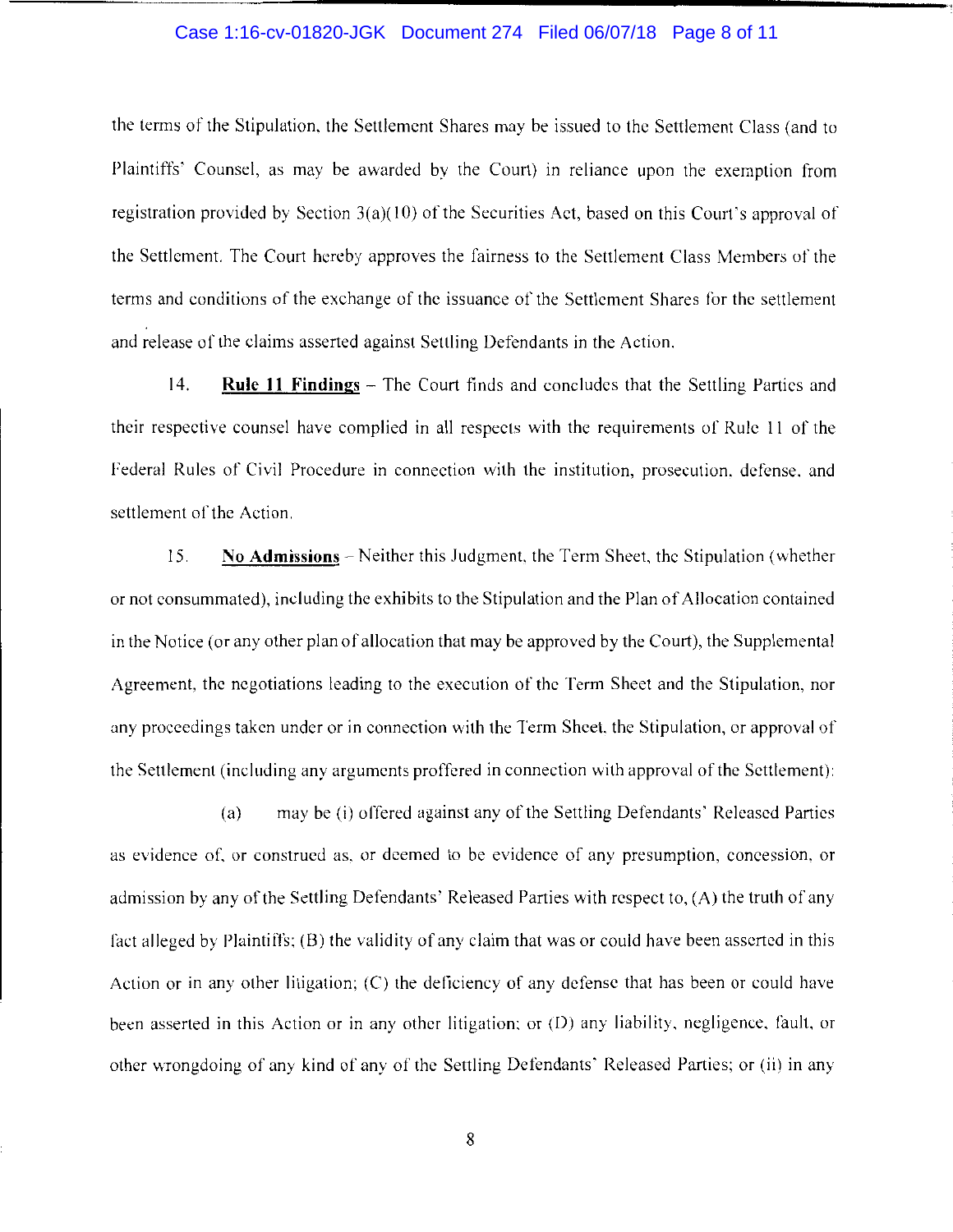#### Case 1:16-cv-01820-JGK Document 274 Filed 06/07/18 Page 9 of 11

way referred to for any other reason against any of the Settling Defendants' Released Parties, in any civil, criminal, or administrative action or proceeding (including any arbitration) other than any proceedings that may be necessary to effectuate the Stipulation or any of its provisions;

(b) may be (i) offered against any of the Plaintiffs' Released Parties as evidence of, or construed as, or deemed to be evidence of any presumption, concession, or admission by any of the Plaintiffs' Released Parties (A) that any of their claims are without merit, that any of the Settling Defendants' Released Parties have meritorious defenses, or that damages recoverable under the Second Amended Complaint would not have exceeded the Settlement Amount; or (B) with respect to any liability, negligence, fault or wrongdoing of any kind; or (ii) in any way referred to for any other reason as against any of the Plaintiffs' Released Parties, in any civil, criminal. or administrative action or proceeding (including any arbitration) other than any proceedings that may be necessary to effectuate the Stipulation or any of its provisions; or

(c) may be construed against any of the Released Parties as an admission, concession. or presumption that the consideration to be given under the Stipulation represents the amount that could be or would have been recovered after trial;

*except that* the Settling Parties and the Released Parties and their respective counsel may refer to this Judgment and the Stipulation to effectuate the protections from liability granted under this Judgment and under the Stipulation or otherwise to enforce the terms of the Stipulation.

16. **Retention of Jurisdiction** – Without affecting the finality of this Judgment in any way, this Court retains continuing and exclusive jurisdiction over: (a) the Settling Parties for purposes of the administration, interpretation, implementation, and enforcement of the Settlement; (b) the disposition of the Settlement Fund; (c) any motion for an award of attorneys' fees or Litigation Expenses by Lead Counsel in the Action that will be paid from the Settlement Fund;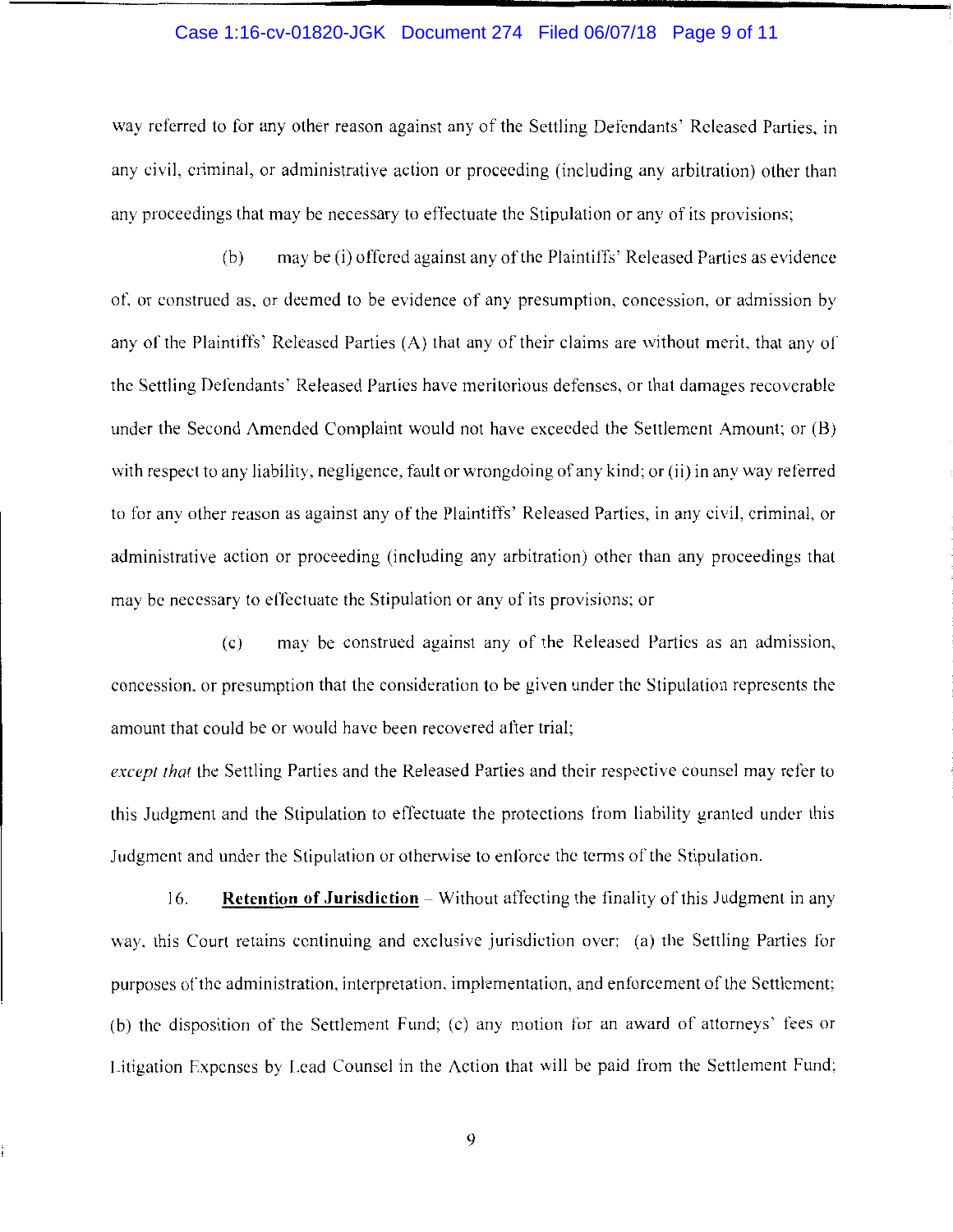# -------------------------------------- Case 1:16-cv-01820-JGK Document 274 Filed 06/07/18 Page 10 of 11

(d) any motion to approve the Plan of Allocation; (e) any motion to approve the Class Distribution Order: and (f) the Settlement Class Members for all matters relating to the Action.

17. Separate orders shall be entered regarding approval of a plan of allocation and the motion of Lead Counsel for an award of attorneys' fees and reimbursement of Litigation Expenses. Such orders shall in no way affect or delay the finality of this Judgment and shall not affect or delay the Effective Date of the Settlement.

18. **Modification of the Agreement of Settlement** – Without further approval from the Court. Lead Plaintiffs and the Settling Defendants are hereby authorized to agree to, and thereupon adopt, such amendments or modifications of the Stipulation or any exhibits attached thereto to effectuate the Settlement that: (a) are not materially inconsistent with this Judgment; and (b) do not materially limit the rights of Settlement Class Members in connection with the Settlement.

19. **Reasonable Extensions of Time** - Without further order of the Court, Lead Plaintiffs and Settling Defendants may agree to reasonable extensions of time to carry out any provisions of the Settlement.

20. **Termination of Settlement** - If the Settlement is terminated as provided in the Stipulation or the Effective Date of the Settlement otherwise fails to occur, this Judgment shall be vacated. rendered null and void. and be of no further force and effect, except as otherwise provided by the Stipulation, and this Judgment shall be without prejudice to the rights of Plaintiffs. the other Settlement Class Members, and the Settling Defendants, and the Settling Parties shall return to their respective positions in the Action as of September 10, 2017, as provided in the Stipulation.

21. **Entry of Final Judgment** – There is no just reason to delay the entry of this Judgment as a final judgment in this Action. Accordingly, the Clerk of the Court is expressly